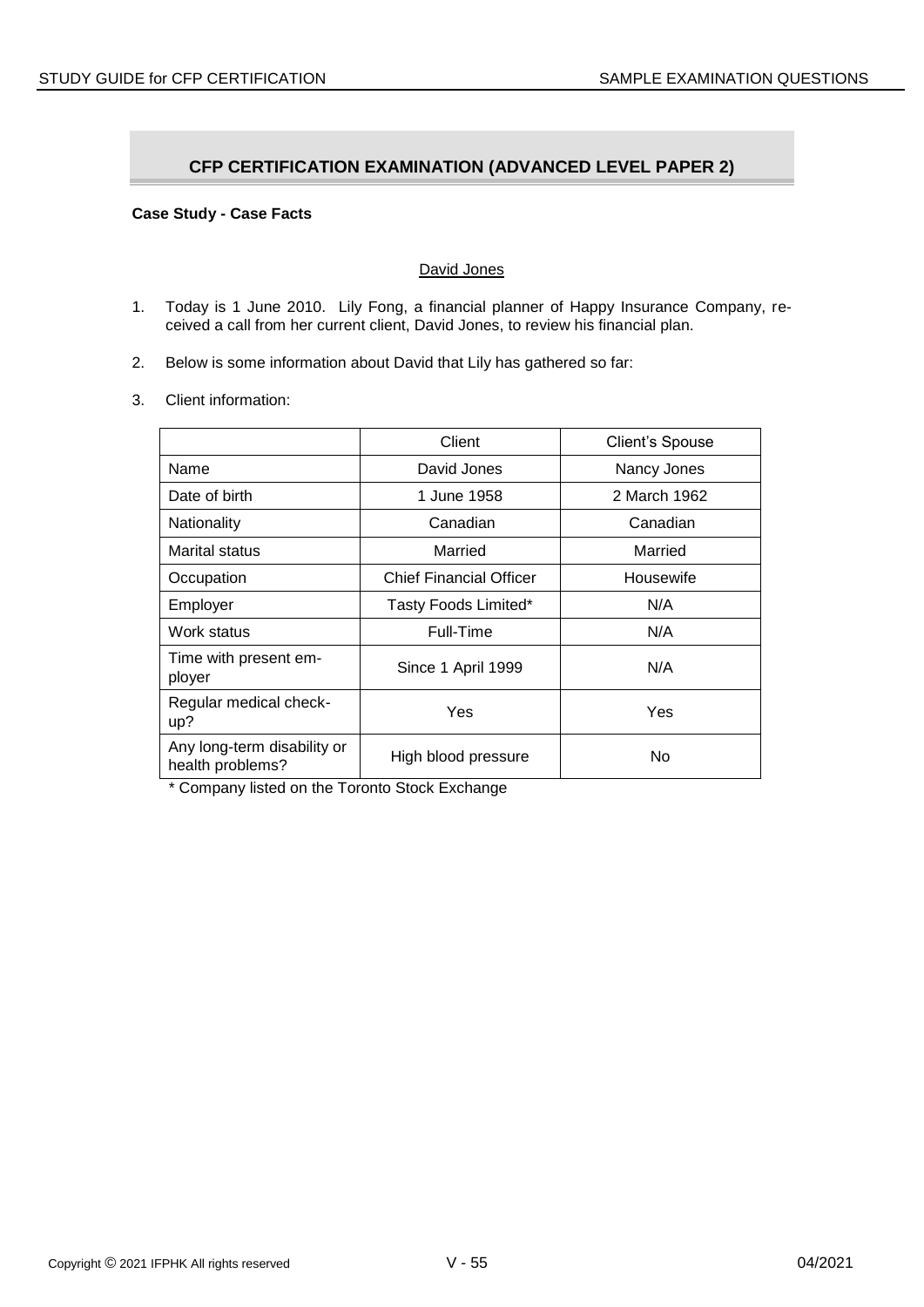4. Dependant information:

|                          | Dependant 2<br>Dependant 1 |              |
|--------------------------|----------------------------|--------------|
| Name                     | Sunny Jones                | Sandy Jones  |
| Relationship with client | Son                        | Daughter     |
| Date of birth            | 15 May 2000                | 5 April 2002 |
| Health                   | Good                       | Good         |

# 5. Annual income of the Jones family for the period from 1 April 2009 to 31 March 2010:

|                                                                                                                                                            | Amount<br>(in HKD unless otherwise<br>specified) |
|------------------------------------------------------------------------------------------------------------------------------------------------------------|--------------------------------------------------|
| Salary income received*                                                                                                                                    | 1,680,000                                        |
| <b>Bonus income received</b>                                                                                                                               | 280,000                                          |
| Reimbursement received from employer                                                                                                                       |                                                  |
| Rent payment (Sai Kung flat) <sup>€</sup>                                                                                                                  | 480,000                                          |
| Annual airfare to Canada                                                                                                                                   | 50,000                                           |
| Other benefits received from employer<br>Scholarships for David's children<br>Tuition fees for David's children paid by employer<br>directly to the school | 10,000<br>216,000                                |
|                                                                                                                                                            |                                                  |
| Income received from other sources<br>Interest and dividends                                                                                               | 60,000                                           |
| Rental income from Ma Wan flat#                                                                                                                            | Unknown                                          |

\* before deducting the premium for the group medical insurance policy for Nancy & David's children and the MPF contributions

€ rateable value of the property: HKD450,000

# rateable value of the property: HKD250,000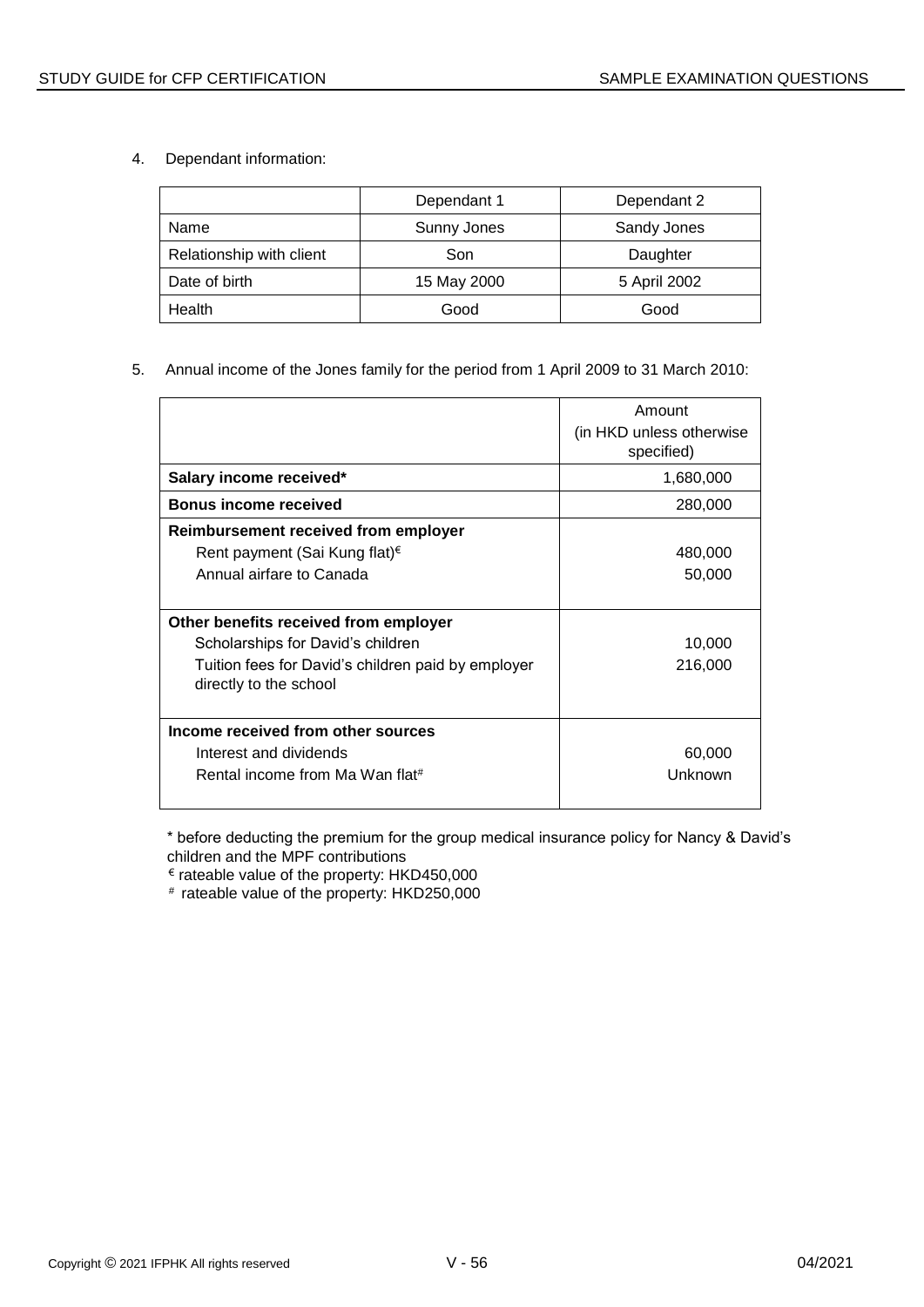6. Annual expenses of the Jones family for the period from 1 April 2009 to 31 March 2010:

|                                                                 | Amount                                 |
|-----------------------------------------------------------------|----------------------------------------|
|                                                                 | (in HKD unless otherwise<br>specified) |
| <b>Expenditure on food</b>                                      | 240,000                                |
| Housing expenses (for Sai Kung flat)                            |                                        |
| Rent                                                            | 480,000                                |
| Utilities and others                                            | 80,000                                 |
| Management fees                                                 | 48,000                                 |
| <b>Household expenses</b>                                       |                                        |
| Filipino domestic helper                                        | 54,000                                 |
| Others (e.g. clothing, personal grooming, toiletries)           | 700,000                                |
| <b>Transportation expenses</b>                                  |                                        |
| Fuel, maintenance & repairs, parking, vehicle li-<br>cence      | 80,000                                 |
| Others (including taxis & public transport)                     | 50,000                                 |
| <b>Education and recreation expenses</b>                        |                                        |
| Other school expenses                                           | 50,000                                 |
| Vacation                                                        | 100,000                                |
| Other recreation                                                | 100,000                                |
| <b>Medical expenses</b>                                         |                                        |
| Pharmacy/drugs                                                  | 10,000                                 |
| <b>Insurance</b>                                                |                                        |
| Life insurance premium for David                                | 18,000                                 |
| Life insurance premium for Nancy                                | 15,000                                 |
| Group medical insurance premium for Nancy, Sun-<br>ny and Sandy | 5,000                                  |
| Building insurance premium (Ma Wan flat)                        | 4,000                                  |
| Household contents insurance premium (Sai Kung<br>flat)         | 6,000                                  |
| <b>Others</b>                                                   |                                        |
| <b>Contributions to Mandatory Provident Fund</b><br>Scheme      | 12,000                                 |
| Mortgage payment for Ma Wan flat                                | Unknown                                |
| Management fee for Ma Wan flat                                  | 12,000                                 |
| Government rent for Ma Wan flat                                 | 4,800                                  |
| Rates for Ma Wan flat                                           | 8,000                                  |
| Support to George (David's nephew)                              | 60,000                                 |
| Donations to the Community Chest of Hong Kong                   | 20,000                                 |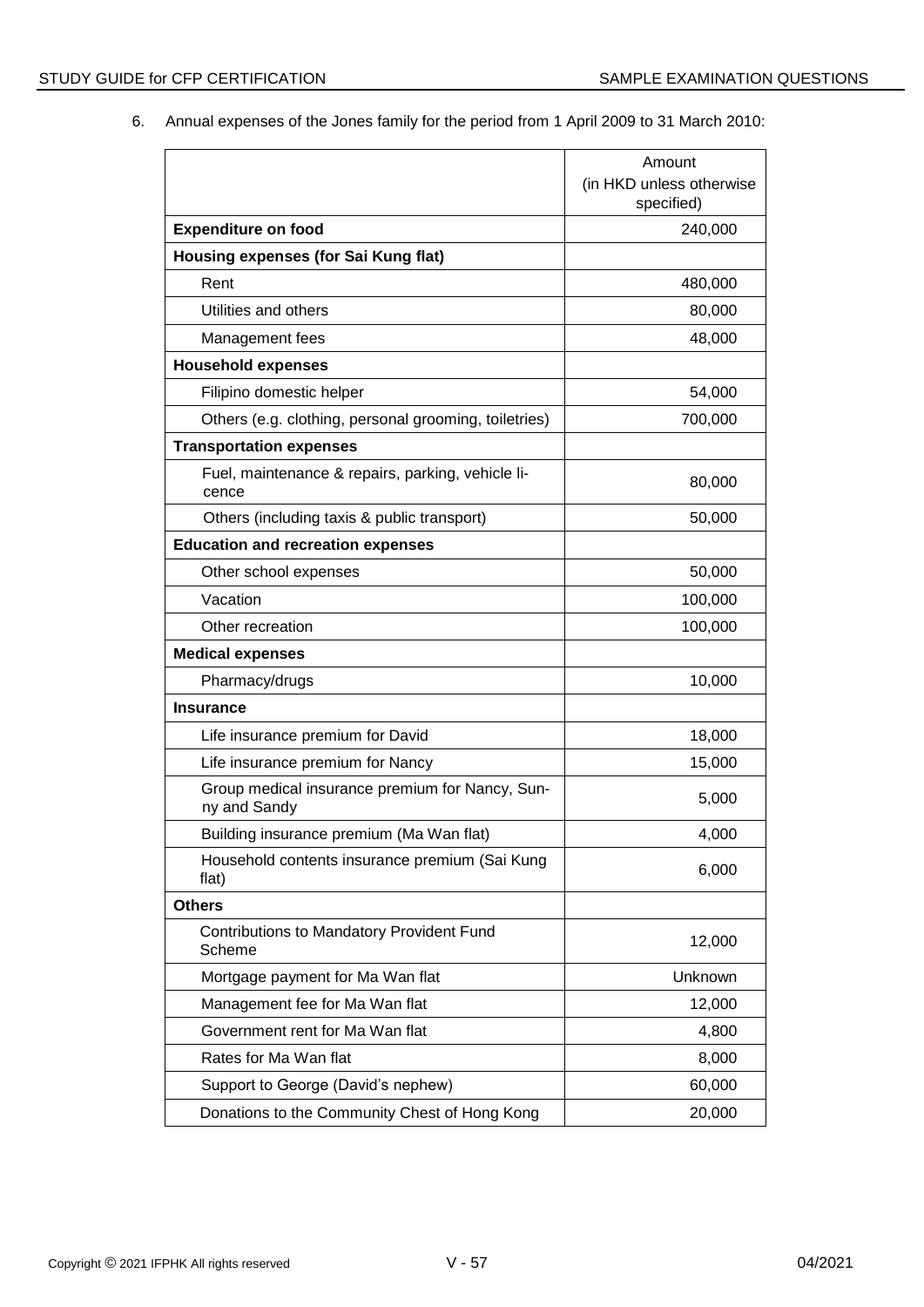7. Assets and liabilities of the Jones family (as at 31 March 2010):

|                                                 | Amount                                  |
|-------------------------------------------------|-----------------------------------------|
|                                                 | (in HKD unless otherwise)<br>specified) |
| Property in Ma Wan                              | 3,200,000                               |
| Mortgage loan                                   | Unknown                                 |
| Motor car                                       | 400,000                                 |
| <b>Stocks</b>                                   | 500,000                                 |
| Unit trusts and bonds                           | 300,000                                 |
| Savings in HKD                                  | 500,000                                 |
| Savings in CAD                                  | CAD50,000                               |
| Mandatory Provident Fund Scheme account balance | 180,000                                 |
| Canadian superannuation account                 | CAD300,000                              |
| Cash value of life insurance policies           | 800,000                                 |
| Hi-Fi system                                    | 200,000                                 |
| Credit card balance                             | 20,000                                  |

- 8. Both David Jones and his wife Nancy are great fans of Chinese culture. They considered Hong Kong the perfect place for them to stay. To this end, David applied to his employer to be relocated to the Hong Kong office of Tasty Foods Limited (Tasty) from the Toronto headquarters several years ago. Although he is employed on contract basis, David managed to negotiate a very generous expatriate package. As time goes by, the Jones will soon obtain the right of abode in Hong Kong.
- 9. The Jones live in a house in Sai Kung arranged by Tasty. Under the arrangement, David pays rent every month in advance and receives reimbursement from Tasty the month after. Sunny and Sandy attend an international school in Clearwater Bay. The annual tuition fee is HKD108,000 for each of them which are directly paid for by Tasty to their school as part of David's expatriate package. Tasty also pays a scholarship of HKD5,000 each per annum in respect of Sunny and Sandy under the company's standing policy for senior staff. Recently, the school they are attending announced that a debenture of HKD150,000 should be purchased for every student starting from the academic year 2010/11. The debenture is redeemable when a student leaves the school. Tasty agreed to buy and hold the debentures on David's behalf.
- 10. David is very fond of his 20-year-old nephew, George, and has been supporting him financially since he was born. David knows that George is grateful for his money because he has just entered university and needs the money to support his living and pay his tuition fees.
- 11. David is covered by a group medical policy and a group term life insurance policy offered by Tasty. The medical policy has an in-patient policy with hospital cash of a maximum coverage of HKD300,000 per annum, together with dental insurance. Tasty allows David to enroll his direct relatives for the same medical policy at cost, and David has exercised his right and enrolled Nancy and their children to the policy at an annual premium of HKD5,000 which is deducted from his salary income. The life policy covers 2 years of David's salary with a permanent total disablement rider.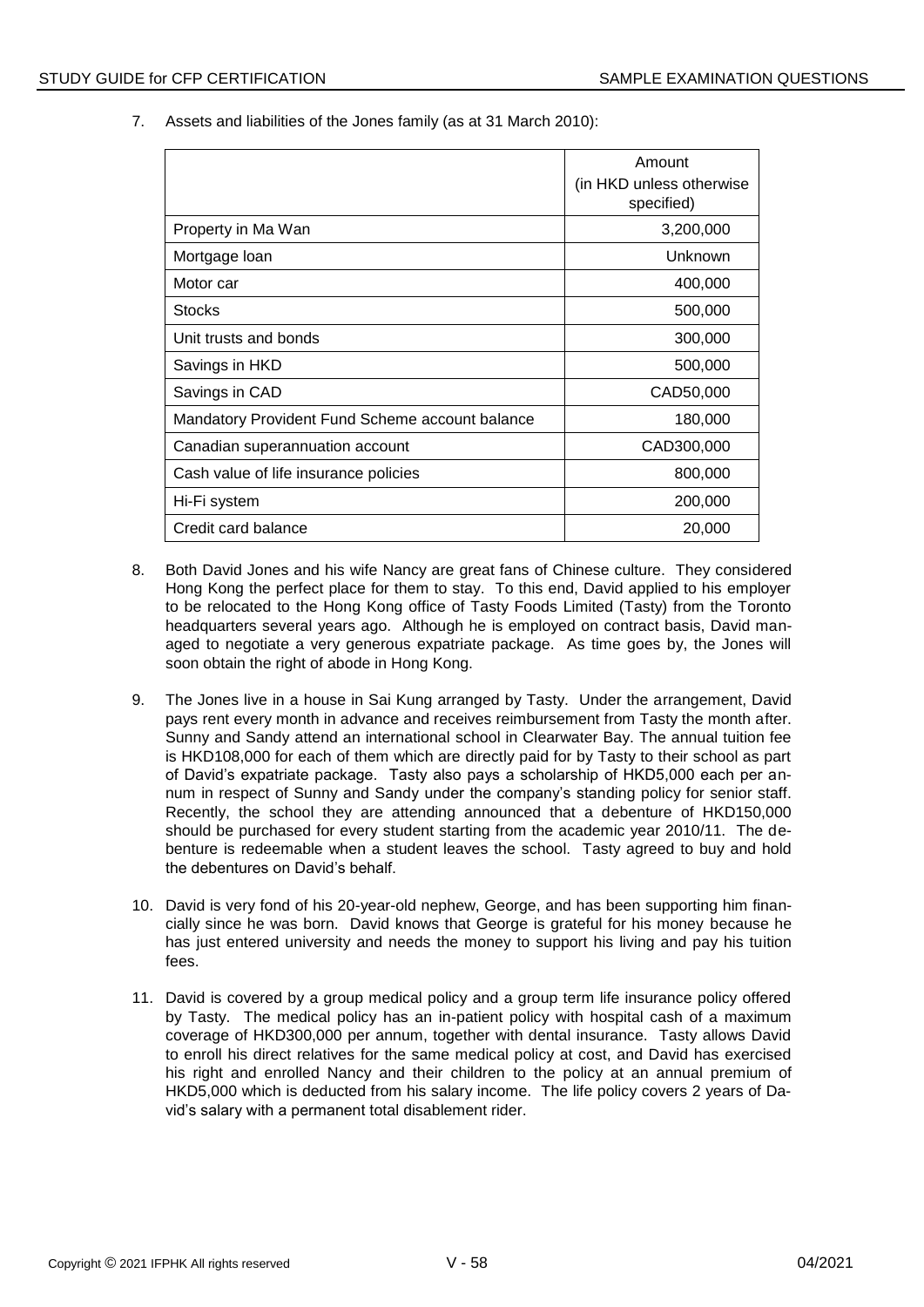12. On top of David's group term life policy, both David and Nancy have taken out other life insurance policies. The table below summarizes details of the life insurance policies of David and Nancy:

| Insured                   | David                                     | David                            | Nancy                                     |  |
|---------------------------|-------------------------------------------|----------------------------------|-------------------------------------------|--|
| Policy type               | Whole life                                | Group term life                  | Term life                                 |  |
| Sum insured               | HKD3,000,000                              | 2 x annual salary                | HKD2,000,000                              |  |
| Year of<br>Purchase       | 1990                                      | 1993                             |                                           |  |
| Policy provider           | Happy Ins. Co.                            | ABC Ins. Co.                     | Happy Ins. Co.                            |  |
| <b>Riders</b>             | • Personal Accident<br>• Double Indemnity | • Permanent total<br>disablement | • Personal Accident<br>• Double Indemnity |  |
| Primary<br>beneficiary    | Nancy                                     | Nancy                            | David                                     |  |
| Contingent<br>beneficiary | George                                    | Sunny                            | Sunny                                     |  |
| Cash values               | HKD800,000                                |                                  |                                           |  |

As a reward to loyal customers, Happy Insurance Company has recently offered two extra riders free-of-charge to David, who aims to maximize the long-term benefits he can get from them.

- 13. David is still uncomfortable with his current insurance coverage, and would like to make sure that Nancy and their children will be provided with the largest amount of income as soon as possible if he predeceases them, or if his children are suddenly orphaned. Because one of his friends has bought an annuity for this purpose and recommends it to him, David asks Lily for a proposal for a pure life annuity.
- 14. Other employee benefits provided by Tasty include annual return airfare to Canada, and a Canadian superannuation account into which Tasty contributes 9% of David's salary every month. The account balance can be withdrawn upon David's retirement. Though not required by law, both Tasty and David also contribute to the Mandatory Provident Fund Scheme in Hong Kong.
- 15. On 1 June 2004, Nancy bought a small residential flat in Ma Wan at HKD2,500,000 as part of her investment. The purchase of the flat was fully financed by a mortgage with Coco Bank for a term of 15 years at a fixed rate of 6% p.a. The first mortgage payment was made on 30 June 2004. The current market value of the flat is HKD3,200,000 and it is expected to grow at an annual rate of 4% in the future. The flat has been let out for rental income since it was bought. Nancy is responsible for the management fee, government rent and rates. After deducting these expenses, the remaining rental income is exactly enough to pay for the monthly mortgage. Nancy expects that the rental income will remain stable for the duration of the mortgage term. Nancy has taken out a building insurance policy on the flat since purchasing it. She is not sure if she should adjust the sum insured since it has been over 5 years when she bought the flat.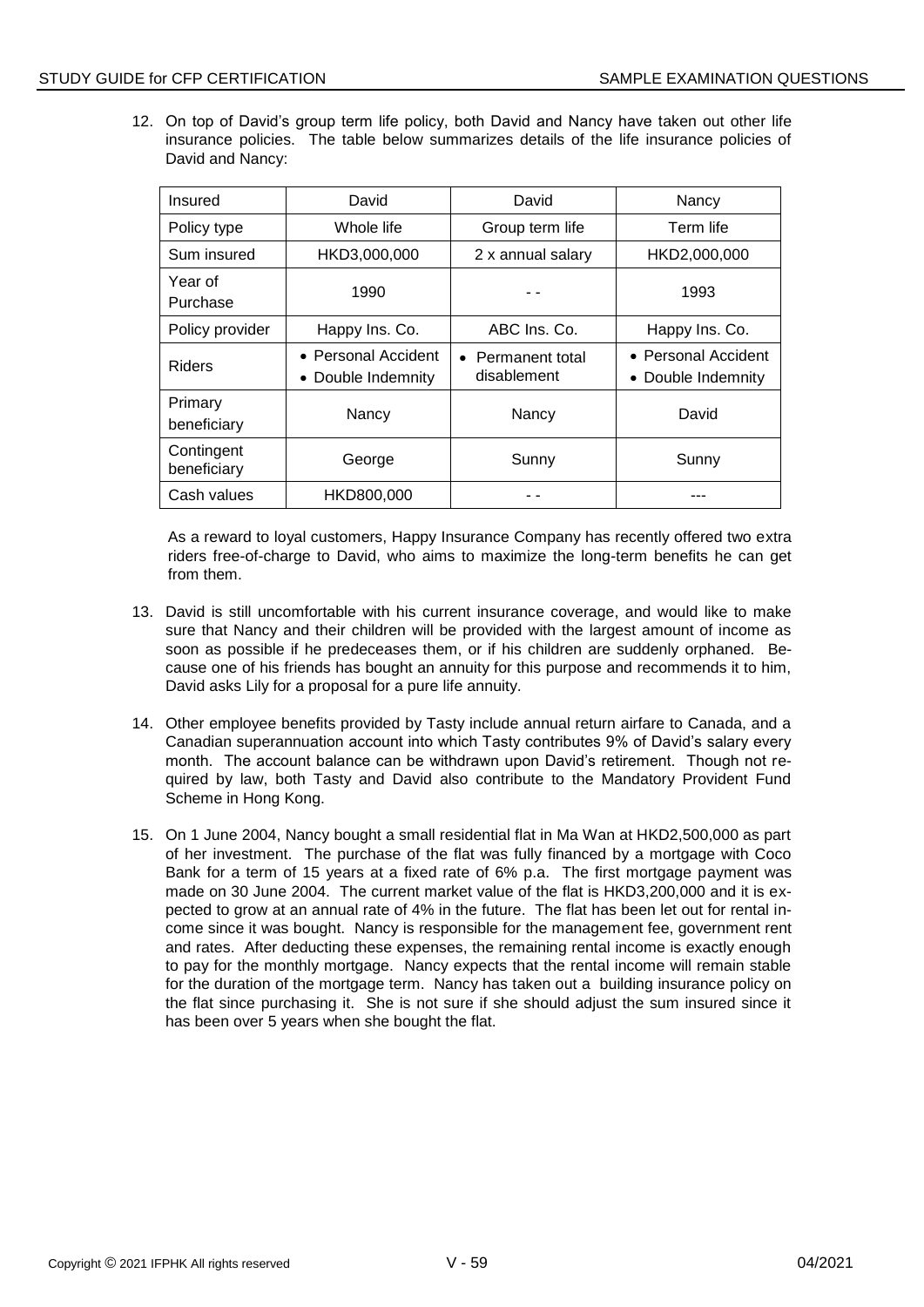16. David would like to restructure his investment portfolio by including one of the following funds into it:

|                                                             | Fund       |             |             |              |
|-------------------------------------------------------------|------------|-------------|-------------|--------------|
|                                                             | <b>SUN</b> | <b>MOON</b> | <b>STAR</b> | <b>EARTH</b> |
| Average annual return during the last<br>five years         | 9.5%       | 12%         | 13%         | 13.5%        |
| Standard deviations of return during<br>the last five years | 6%         | 8%          | 8.5%        | 9.5%         |

- Fund SUN: An equity income mutual fund investing in Hong Kong stocks.
- Fund MOON: A growth-oriented mutual fund investing in Hong Kong stocks.
- Fund STAR: An international equity mutual fund.
- Fund EARTH: Taiwan equity index exchange-traded fund.
- The short-term certificate of deposit rate in Hong Kong is 4%. The correlation coefficients of the above four funds during the last five years are:

|              | <b>SUN</b> | <b>MOON</b> | <b>STAR</b> | <b>EARTH</b> |
|--------------|------------|-------------|-------------|--------------|
| <b>SUN</b>   | 1.0        |             |             |              |
| <b>MOON</b>  | 0.7        | 1.0         |             |              |
| <b>STAR</b>  | 0.5        | 0.4         | 1.0         |              |
| <b>EARTH</b> | 0.7        | 0.7         | 0.2         | 1.0          |

- 17. As David is approaching his intended retirement date, which falls on his  $60<sup>th</sup>$  birthday, the family has been thinking about returning to Canada. Sunny and Sandy will definitely go back to Canada for their university education, where they will work part-time and pay for their own tuition fees like their father did. The family has therefore made up its mind to return to Canada after David retires, by which time they will sell the flat in Ma Wan and use the proceeds to buy a house in Canada. David has been researching the prices of property in Canada, and found that a property that fits the needs of the family is selling at a price equivalent to HKD3,000,000 Hong Kong dollars today, and is expected to grow at an annual rate of 6%.
- 18. David and Nancy have both made wills two years ago while they were on their annual trip to Canada. Nancy has kept the only copy of her will with a relative in Toronto while David has kept his with a friend who Nancy does not know. In David's will, he has made bequests in favour of Nancy and his children only.
- 19. Other information:

Exchange rate: CAD1.00 = HKD7.80 CAD stands for Canadian dollars.

**- End of Case Facts -**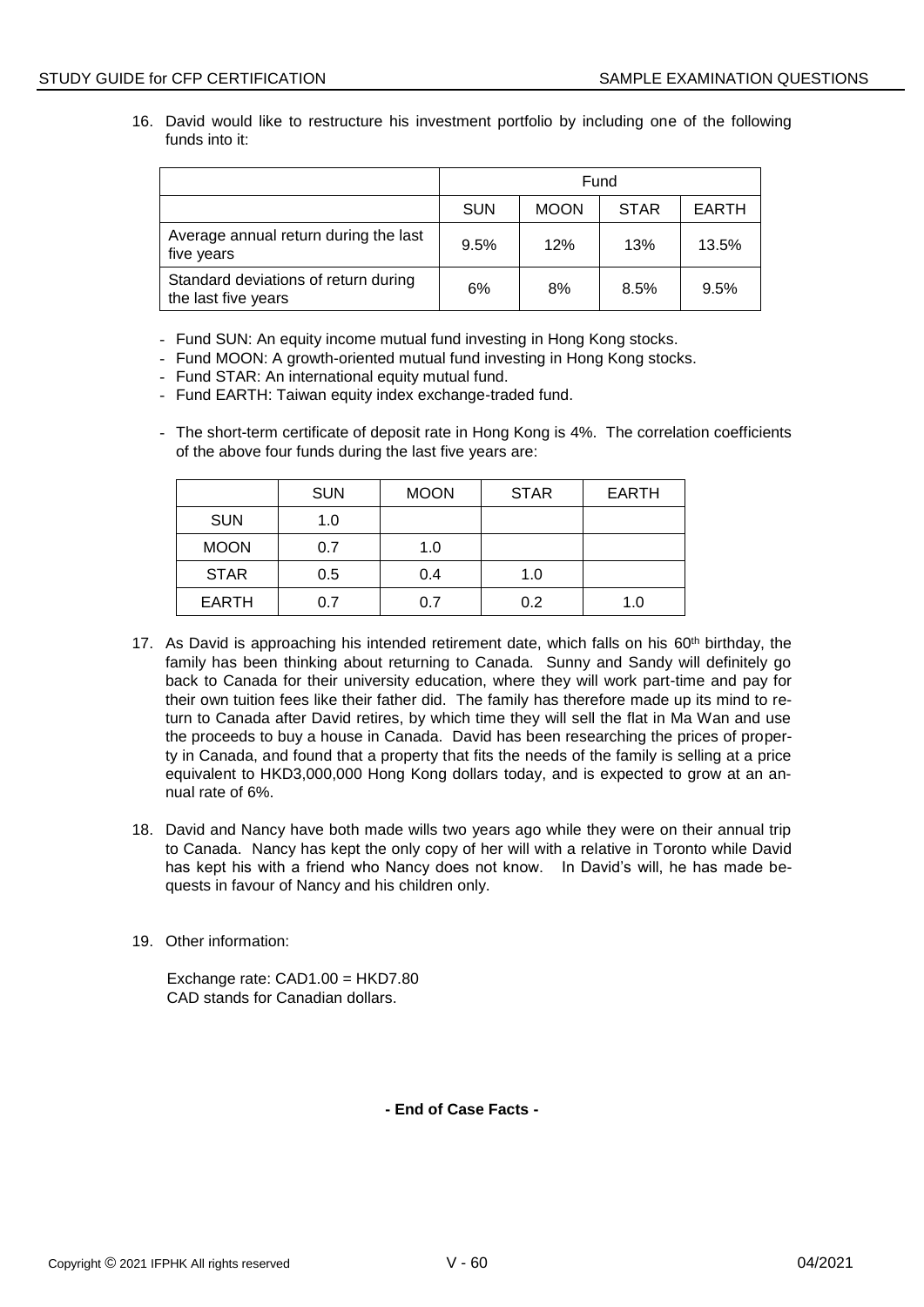Which of the following are David's personal and financial goals?

- I. Ensure a stable stream of income for his family after his retirement and after his death.<br>II. Arrange for long-term health care protection for both himself and Nancy.
- II. Arrange for long-term health care protection for both himself and Nancy.<br>III. Provide for housing arrangements in retirement.
- Provide for housing arrangements in retirement.
- IV. Set up a fund for the university education of Sunny and Sandy.
- A. I & IV only
- B. II & III only
- C. I, II & III only<br>D. I, II, III & IV
- D. I, II, III & IV

\*\*\*\*\*\*\*\*\*\*\*\*\*\*\*\*\*\*\*\*\*\*\*\*\*\*\*\*\*\*\*\*\*\*\*\*\*\*\*\*\*\*\*\*\*\*\*\*\*\*\*\*

Answer: C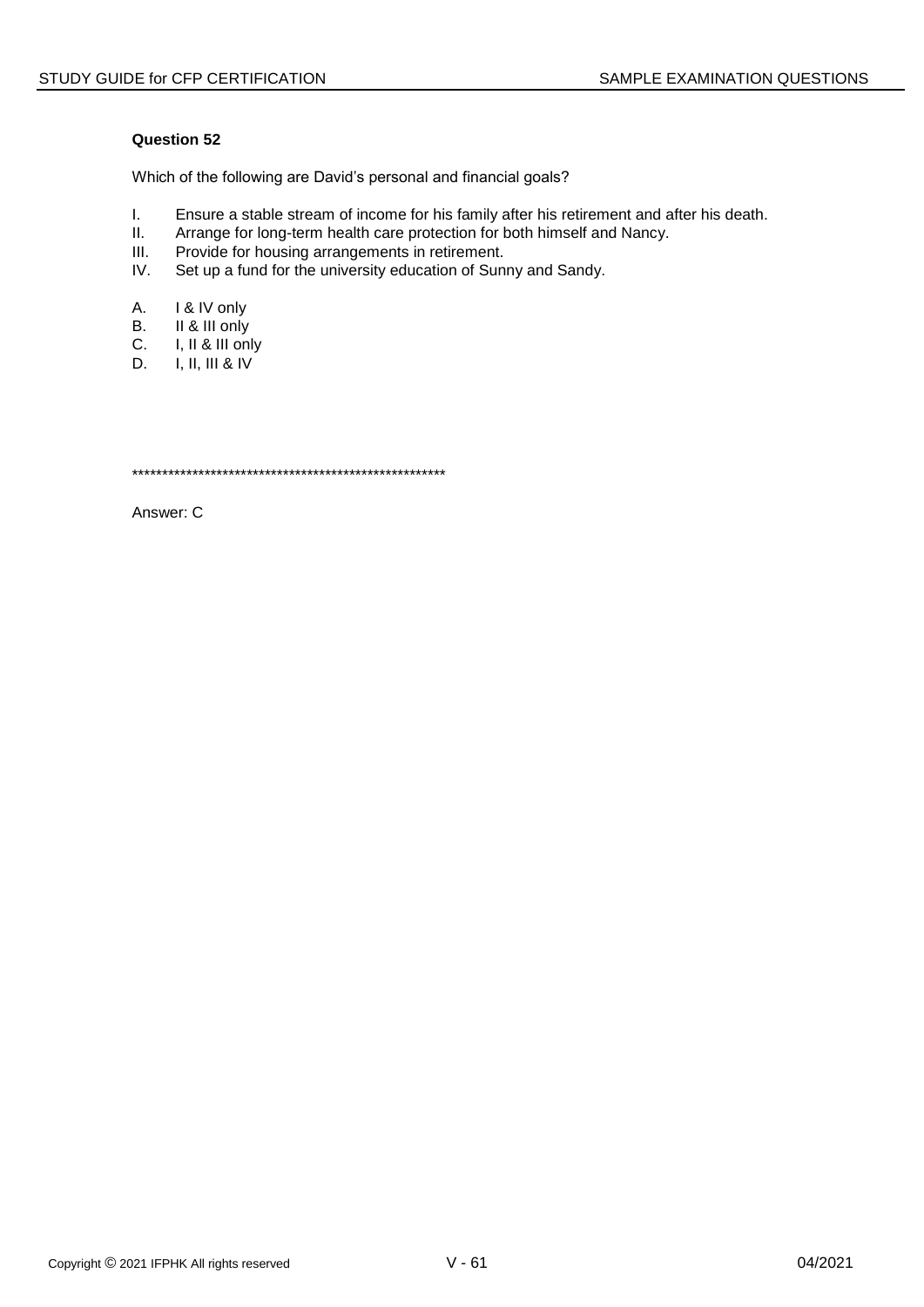What is the amount of rental income from the Ma Wan flat for the year ended 31 March 2010?

- A. HKD253,152
- **B.** HKD257,460
- $C_{1}$ HKD277,952
- HKD325,460 D.

Answer: C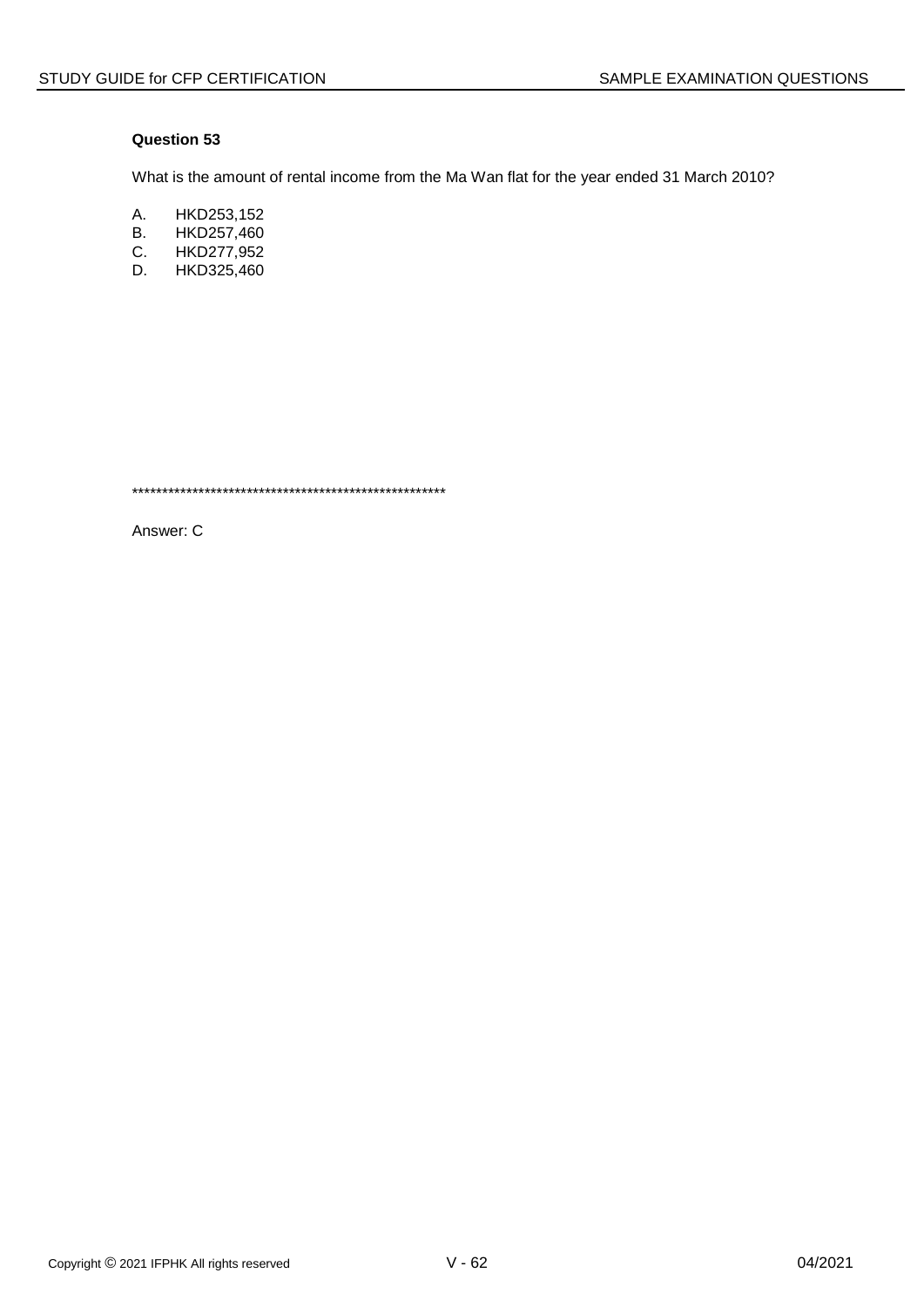Which of the following statement(s) about the Jones couple's current financial status and investment position is/are CORRECT?

- $\mathbf{L}$ Based on the information provided, their solvency ratio is greater than 0.6.
- $II.$ The length of their pre-retirement investment horizon is of an intermediate term.
- $III.$ They have a high net worth hence they have a high risk tolerance level.
- IV. They should allocate part of their savings to high leverage investments.
- А. II only
- **B.** I & II only
- I, II & IV only  $C_{1}$
- I, III & IV only D.

Answer: B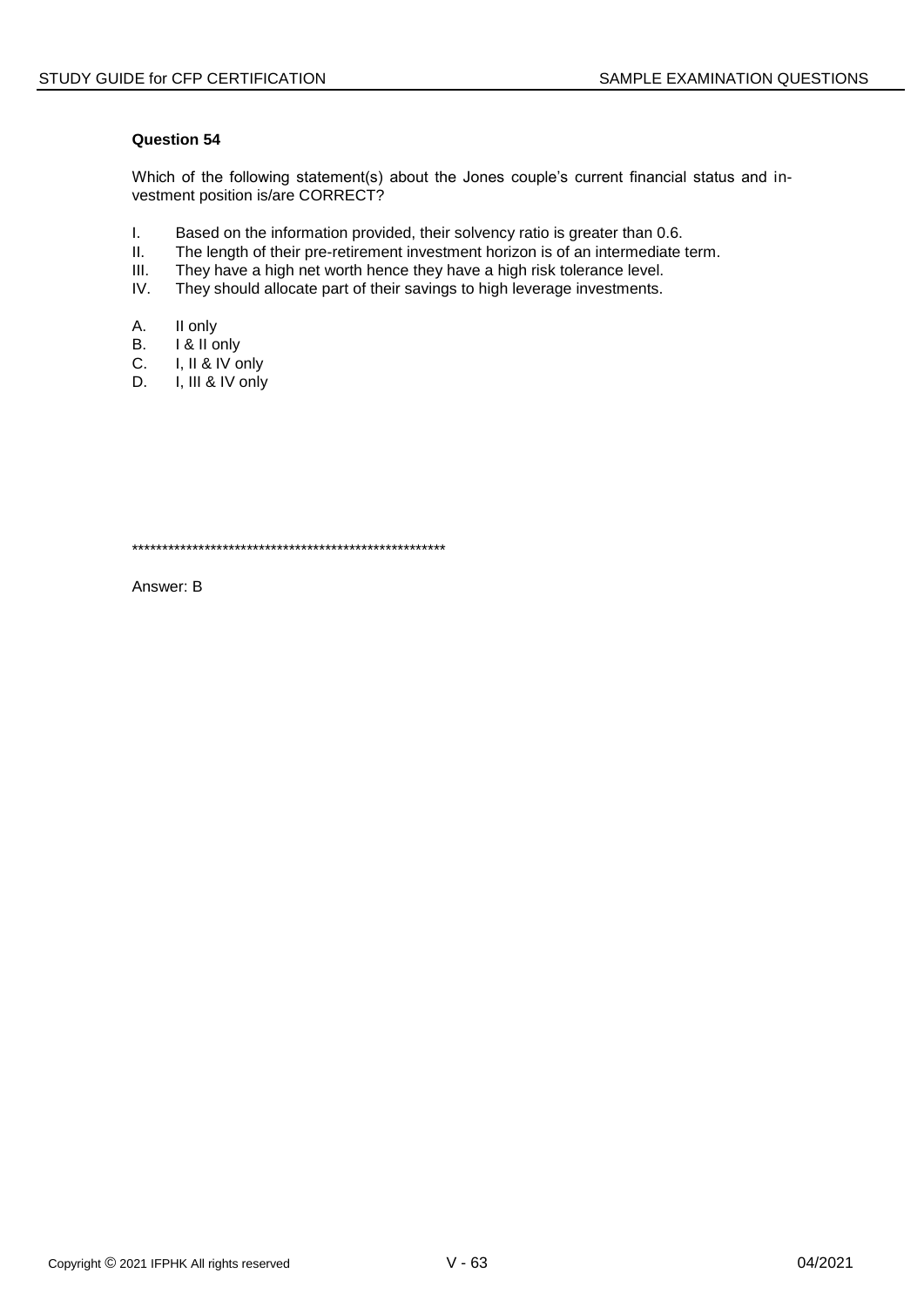What is the appropriate advice for Nancy regarding the insurance policy she took out on her flat in Ma Wan?

- A. Nancy should adjust the sum insured with reference to the change in repair/rebuilding cost of the flat, if any.
- **B.** Nancy should adjust the sum insured with reference to the value of the household contents in the flat.
- C. Nancy should increase the sum insured to reflect the increase in the property price.
- There is no need for Nancy to review the sum insured since the premium is calculated D. with reference to the gross floor area of the flat.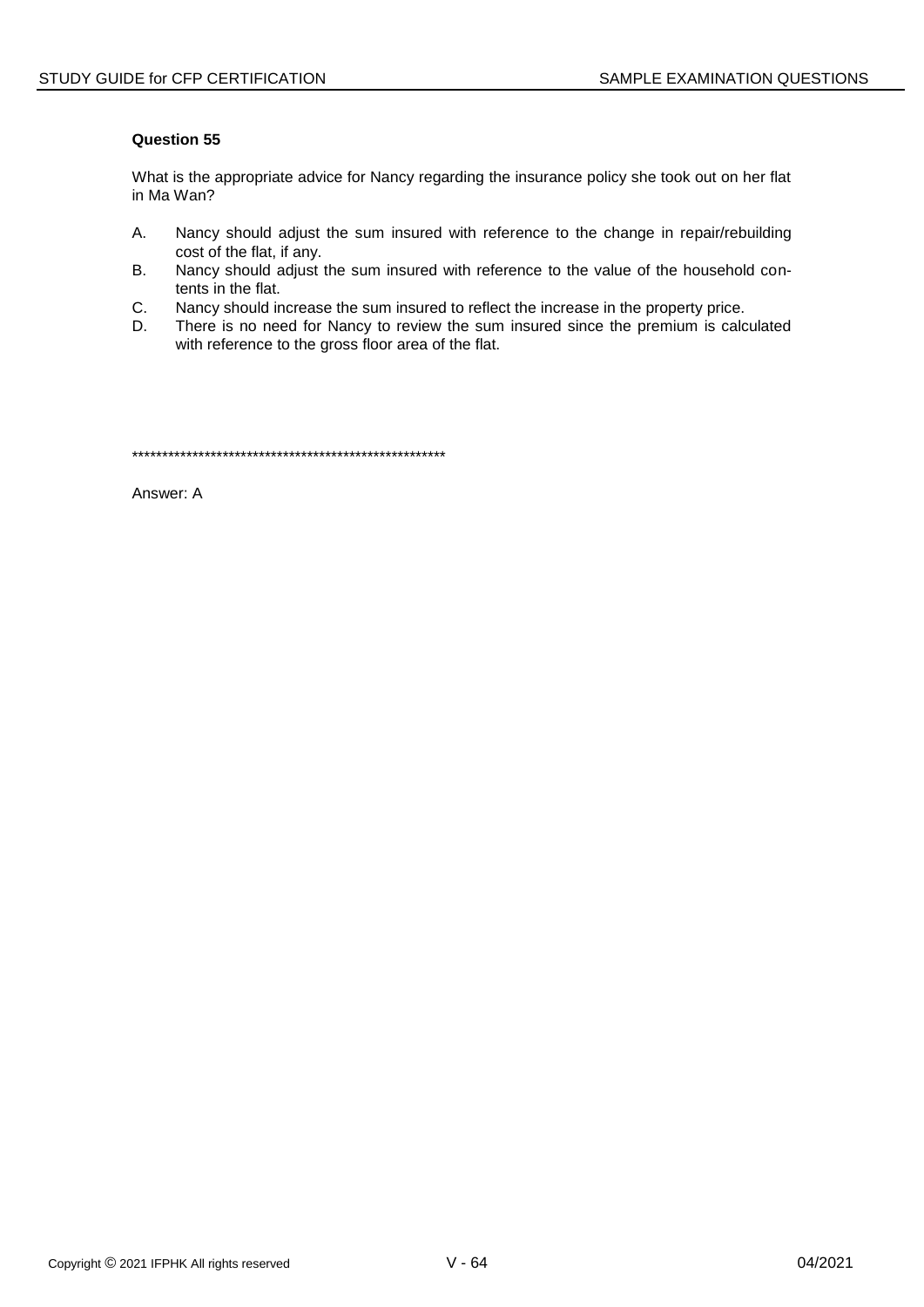Assume that relevant factors remain constant. Which of the following items should Lily Fong include in a Needs Approach analysis in order to ascertain whether David currently has adequate life insurance cover?

- $\mathbf{L}$ Education fees for Sunny and Sandy.
- $II.$ Financial support to Nancy.
- $III.$ Mortgage repayments for the Ma Wan flat.
- IV. Support to George.
- V. Term life insurance cover of Nancy.
- A. II & V only
- I, II & IV only **B.**
- I, III & V only C.
- D. I, II, III, IV & V

Answer: B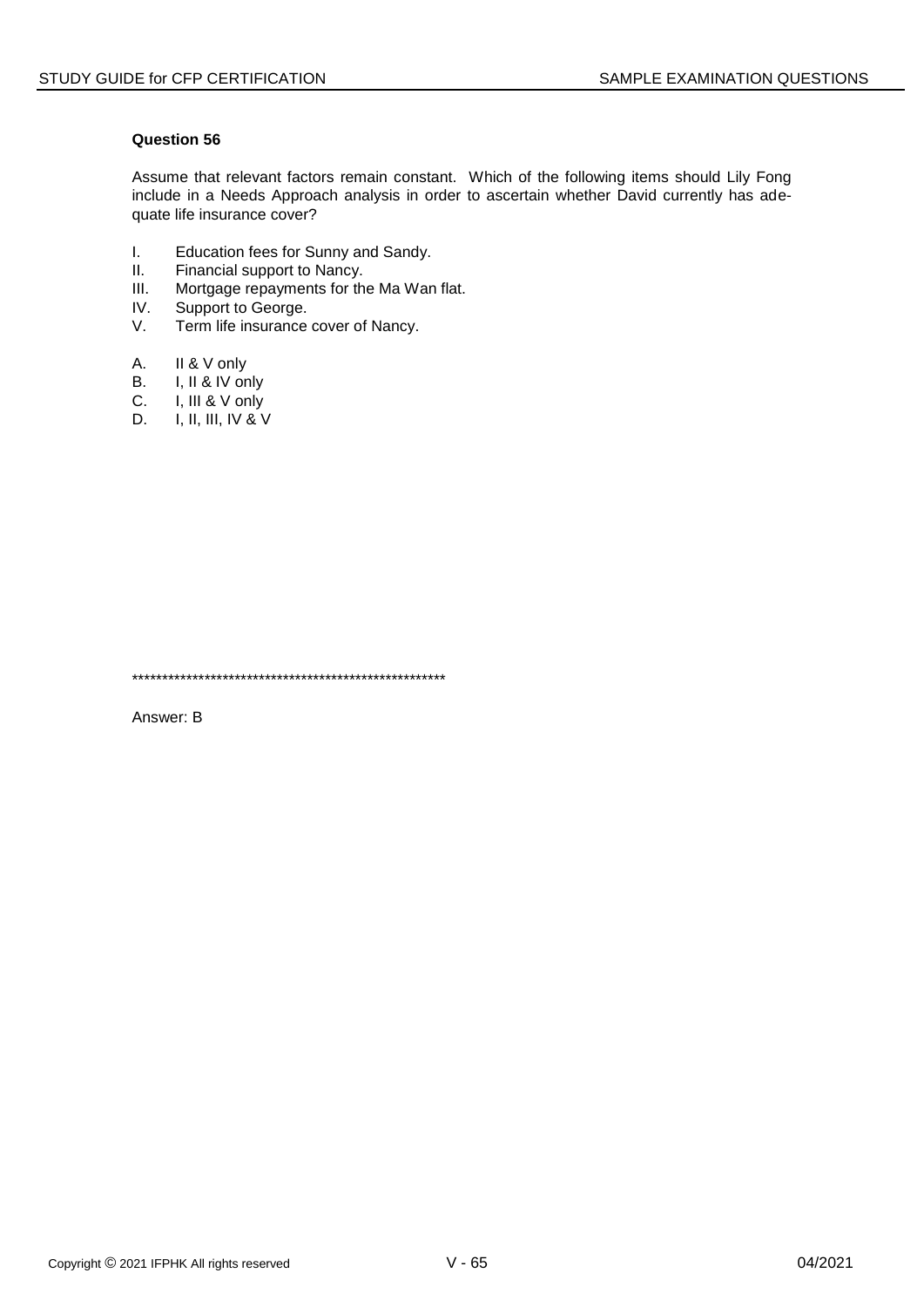To address David's aim, which TWO of the following riders offered free-of-charge by Happy Insurance Company should Lily advise him to choose?

- I. Critical/terminal illness benefit rider.<br>II. Disability income benefit rider.
- Disability income benefit rider.
- III. Medical benefits rider.<br>IV. Waiver of premium ride
- Waiver of premium rider.
- A. I & III only
- 
- B. I & IV only<br>C. II & IV only C. II & IV only<br>D. III & IV only
- III & IV only

\*\*\*\*\*\*\*\*\*\*\*\*\*\*\*\*\*\*\*\*\*\*\*\*\*\*\*\*\*\*\*\*\*\*\*\*\*\*\*\*\*\*\*\*\*\*\*\*\*\*\*\*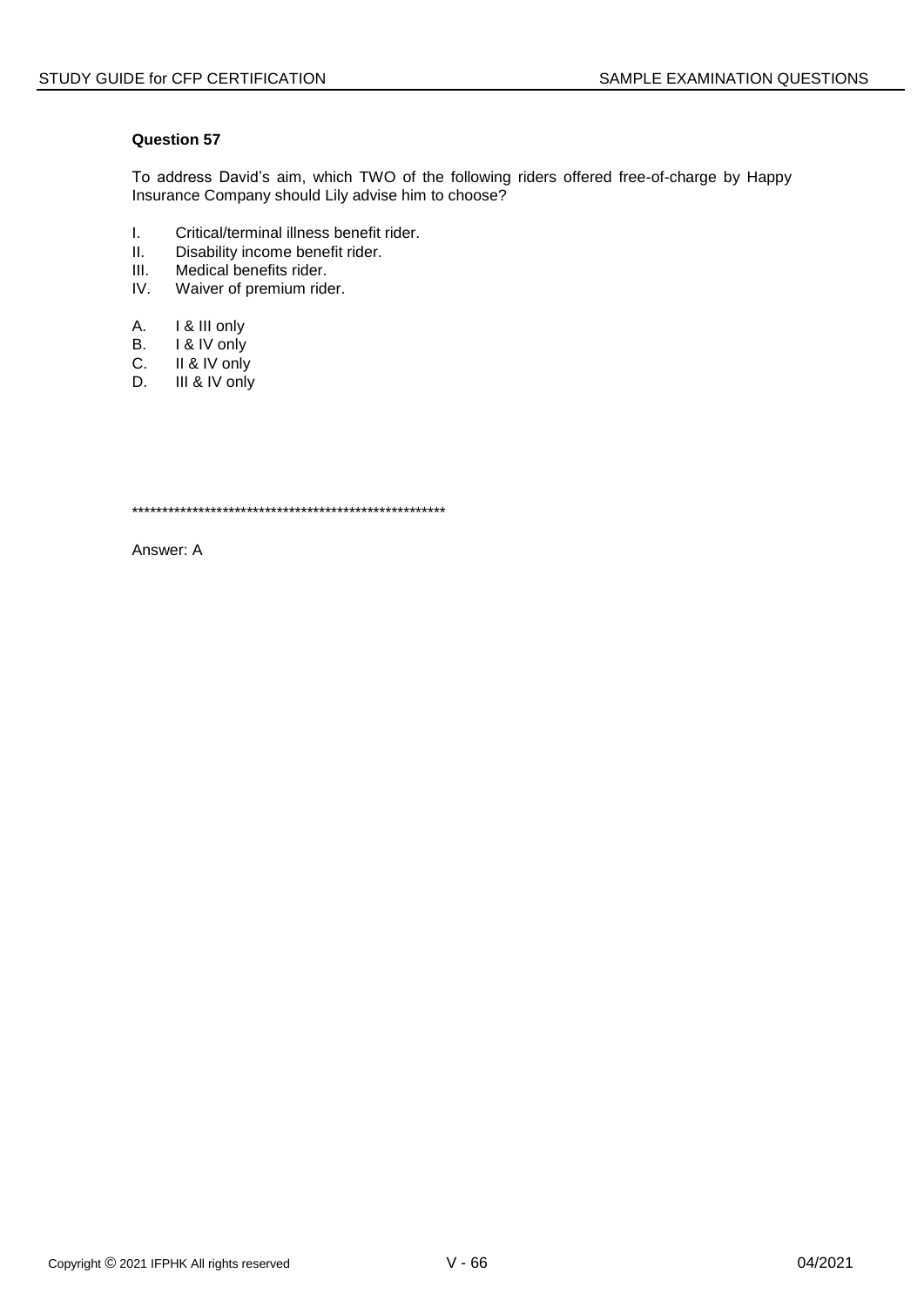With respect to David's request for a proposal for an annuity, which of the following is/are AP-PROPRIATE piece(s) of advice that Lily should give him (see paragraph 13 of this case)?

- I. For the purposes of attaining David's goal, a Joint-and-Last Survivor Annuity is more suitable than his original choice.
- II. David can achieve his aim to a certain extent by utilizing a suitable settlement method for his whole life policy.
- III. David's original choice of an annuity will help him cope with the impact of inflation.
- A. I only
- B. I & II only<br>C. II & III only
- II & III only
- D. I, II & III

\*\*\*\*\*\*\*\*\*\*\*\*\*\*\*\*\*\*\*\*\*\*\*\*\*\*\*\*\*\*\*\*\*\*\*\*\*\*\*\*\*\*\*\*\*\*\*\*\*\*\*\*

Answer: B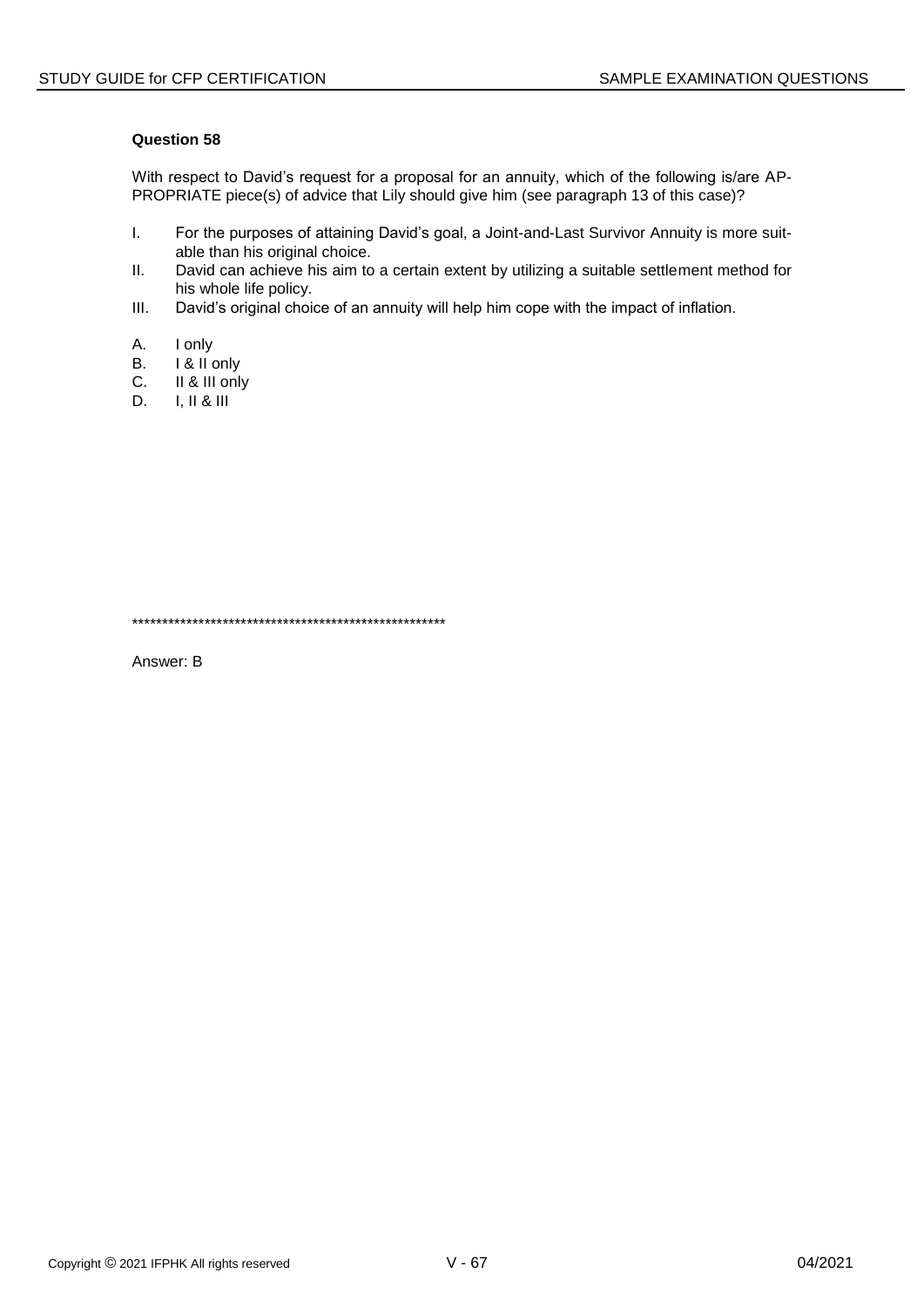What is/are the advantage(s) of choosing Fund EARTH compared with the other three potential funds that David is considering?

- $III.$ Easier to trade.
- IV. International diversification.
- $V_{\cdot}$ Lower bid-ask spread.
- A. I only
- **B.** I & II only
- II & III only  $C.$
- D.  $I, II & II$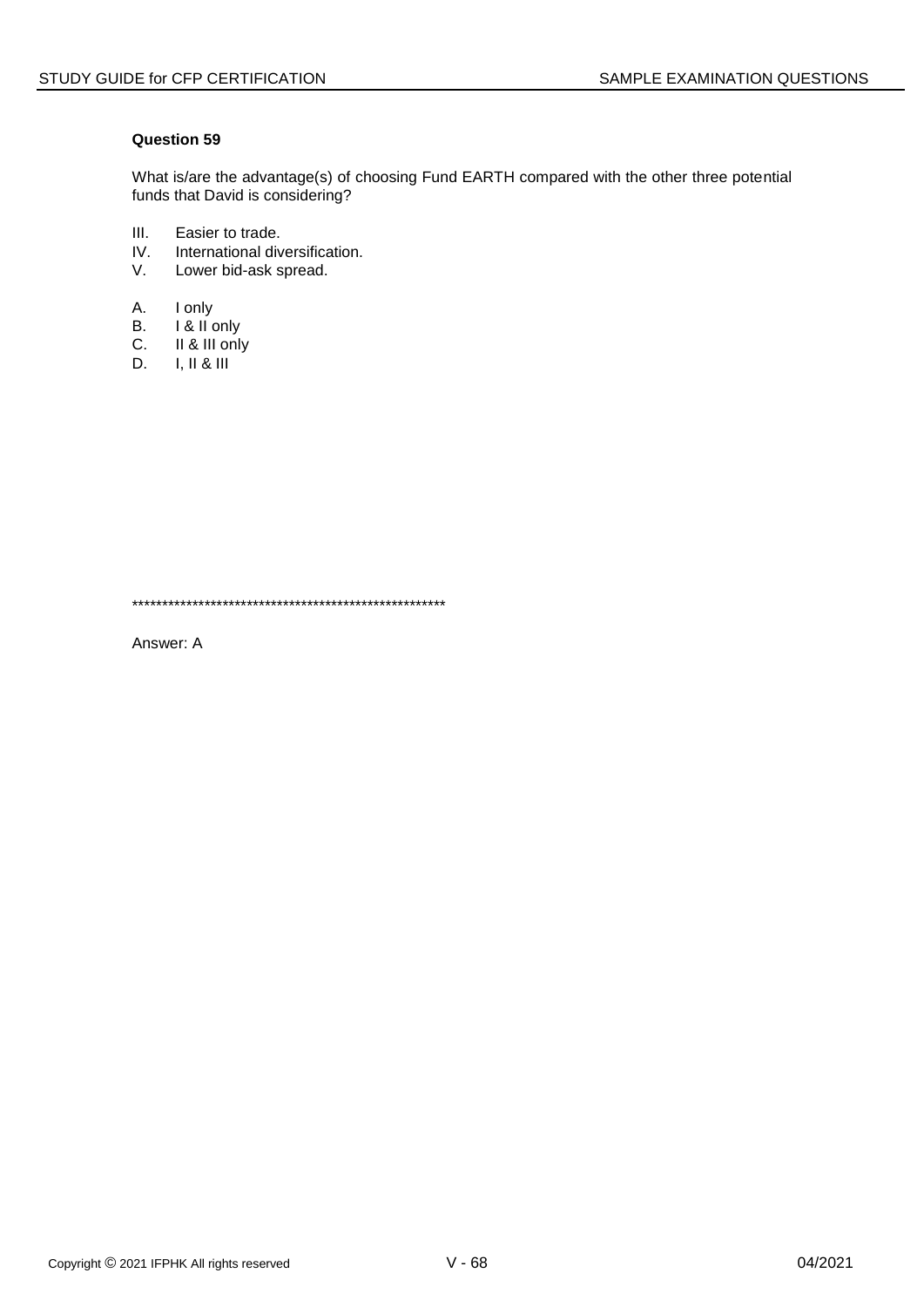David would like to know the performance of the four funds according to the Sharpe's performance index. Which ONE has the WORST performance?

A. Fund SUN.

- **B.** Fund MOON.
- Fund STAR.  $C_{1}$
- D. Fund EARTH.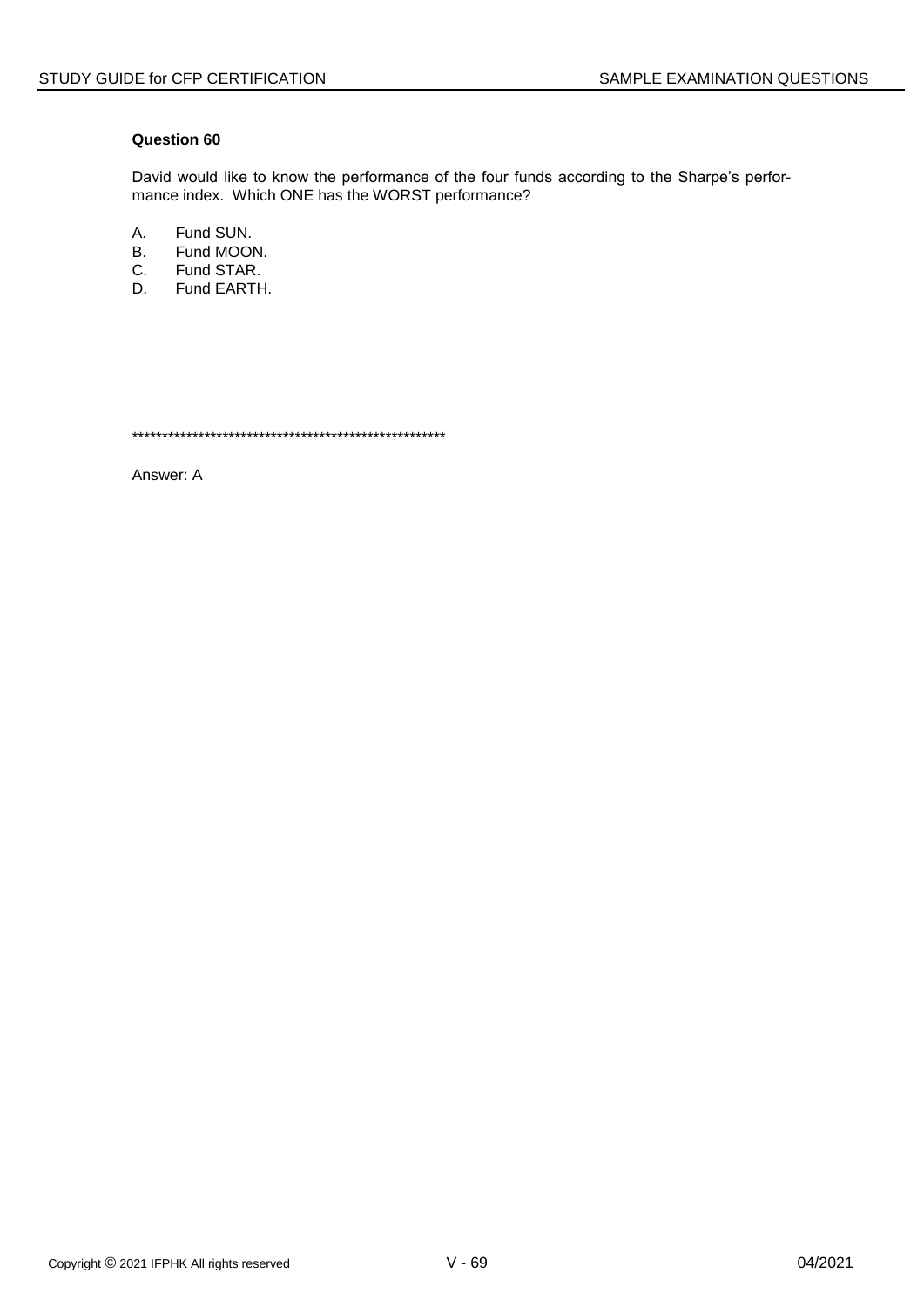Assume that David would like to restructure his portfolio so that half of his portfolio's value will be invested in Fund MOON, and the other half in Fund STAR. What would be the expected standard deviation for his portfolio after the proposed change?

А. 0.5%

 $B<sub>r</sub>$ 5.8%

- C. 6.5%
- D. 6.9%

Answer: D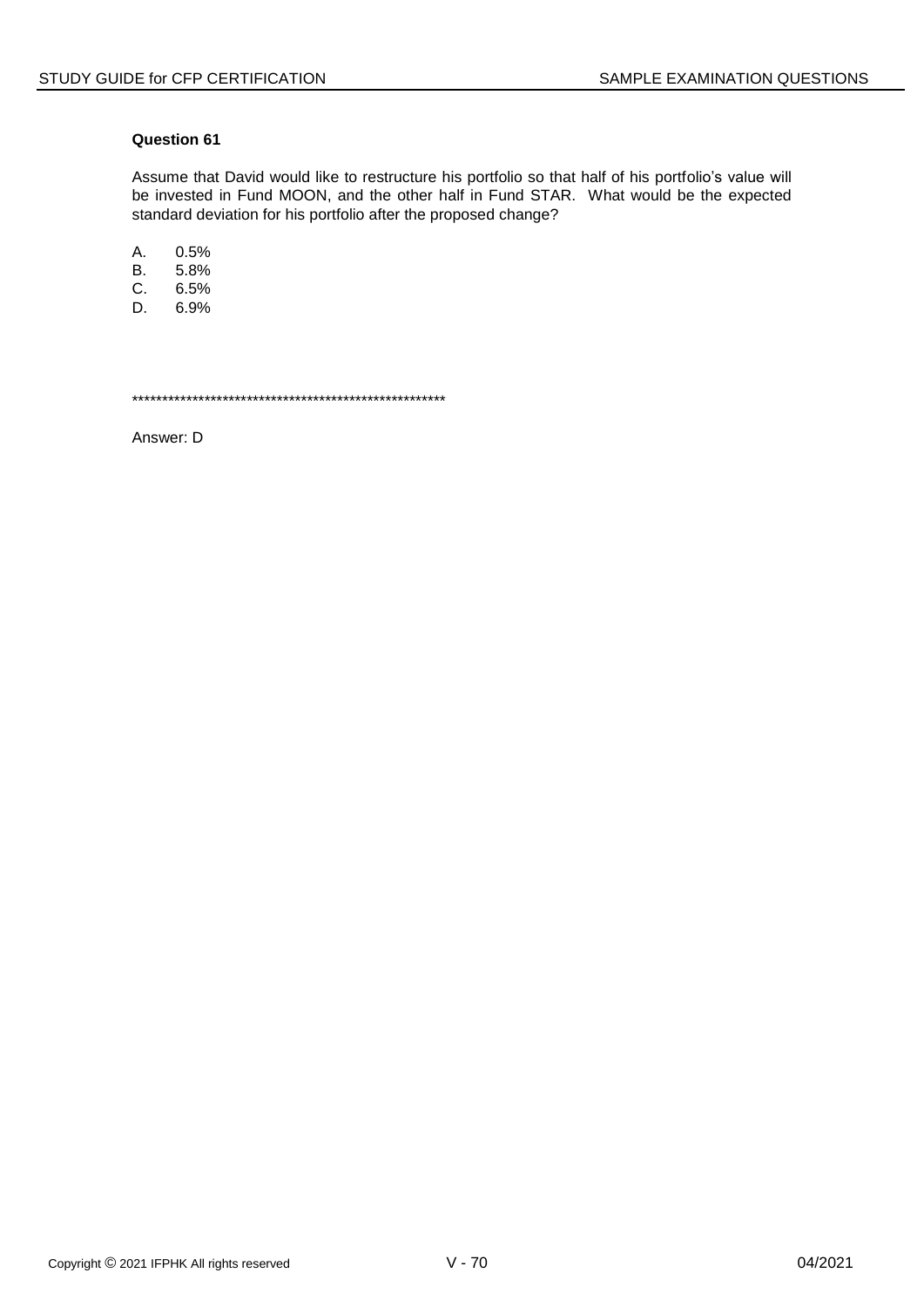Assume that David begins to withdraw from his superannuation account when he retires, and transfers the money to one of his following existing investments. Ignoring tax issues, which ONE of them is the MOST SUITABLE choice for him?

- A. Canadian dollar time deposit account which generates an annual return of 5%.
- **B.** Canadian stock market portfolio which generates an average annual return of 12%.
- C. Emerging markets long-term bond fund which generates an average annual return of 8%.
- D. Money market mutual fund which invests in Euro money market securities and generates an average annual return of 6%.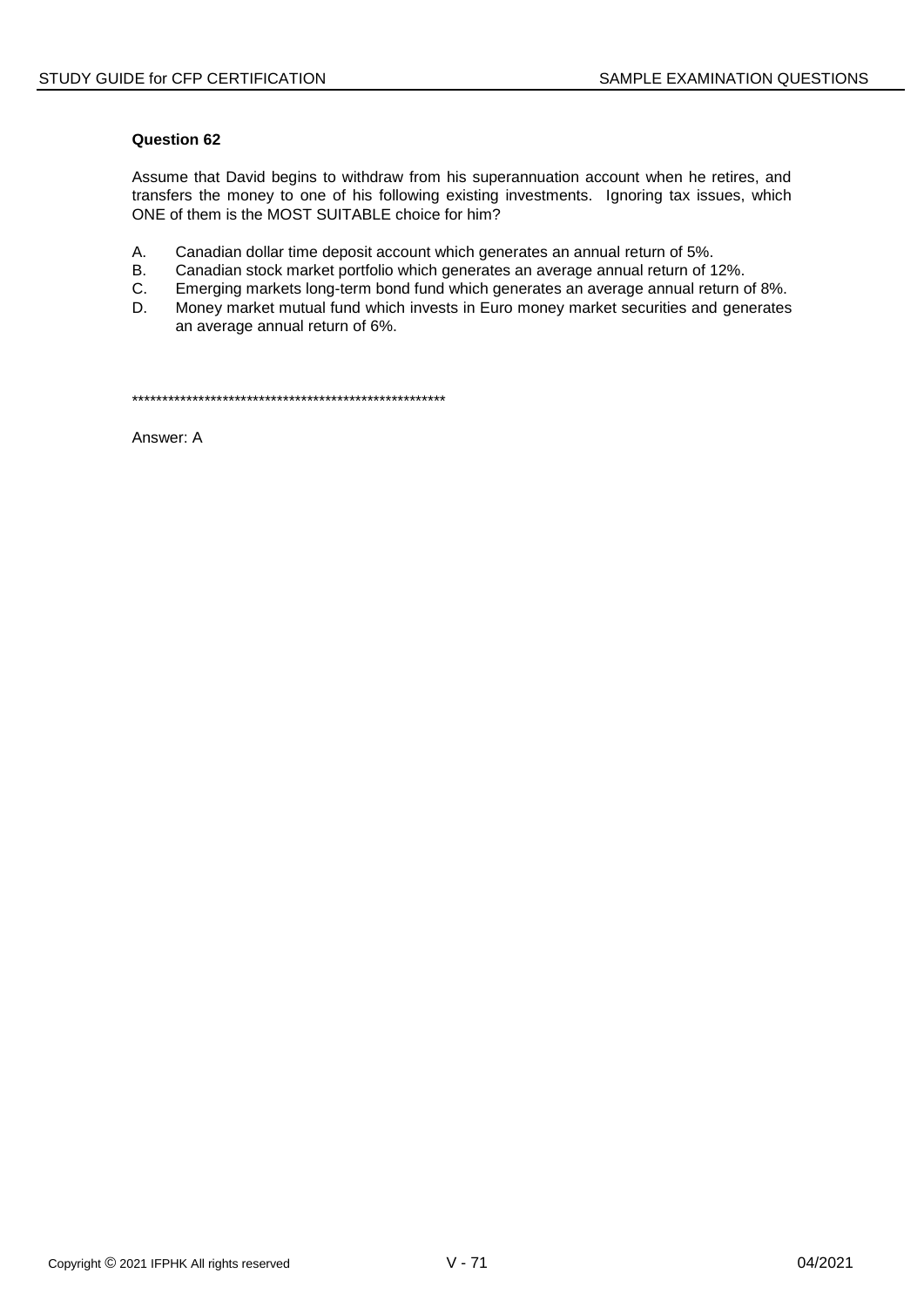Which ONE of the following statements about David's tax position as a Canadian expatriate is CORRECT?

- $A_{1}$ David is liable to pay Salaries Tax in Hong Kong because he has made Hong Kong his home and ordinarily resides in Hong Kong.
- **B.** David is liable to pay Salaries Tax in Hong Kong because under the double tax treaty signed between China and Canada, anyone who spends more than 180 days in Hong Kong in a year is liable.
- C. David is liable to pay Salaries Tax in Hong Kong but income generated from any services rendered outside Hong Kong can be excluded.
- D. David is liable to pay Salaries Tax in Hong Kong but is entitled to claim exemption from Salaries Tax on the ground that all his salary income has been taxed in Canada.

Answer: C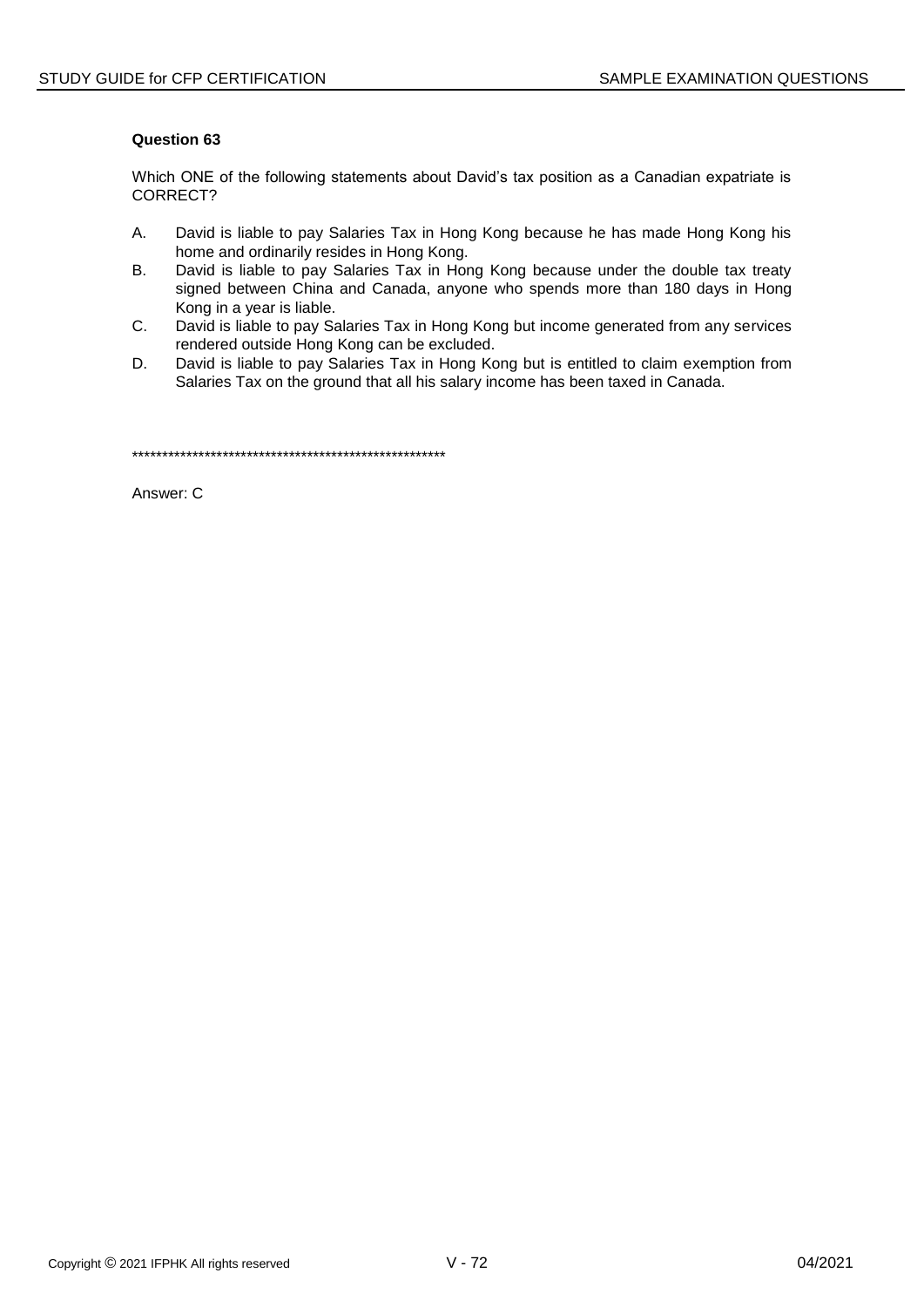In relation to the education benefits from Tasty to David as regards Sunny and Sandy, which ONE of the following is a CORRECT Hong Kong tax implication with respect to David?

- Α. Debentures to be provided by Tasty will be taxable because they are deemed to be income from employment.
- **B.** Scholarships for Sunny and Sandy are not taxable because they are not income received by David.
- C. Tuition fees paid by Tasty are not taxable if Tasty enters into contract with the school and pays directly.
- D. Tuition fees paid by Tasty are taxable because this is a fringe benefit provided by the employer.

Answer: D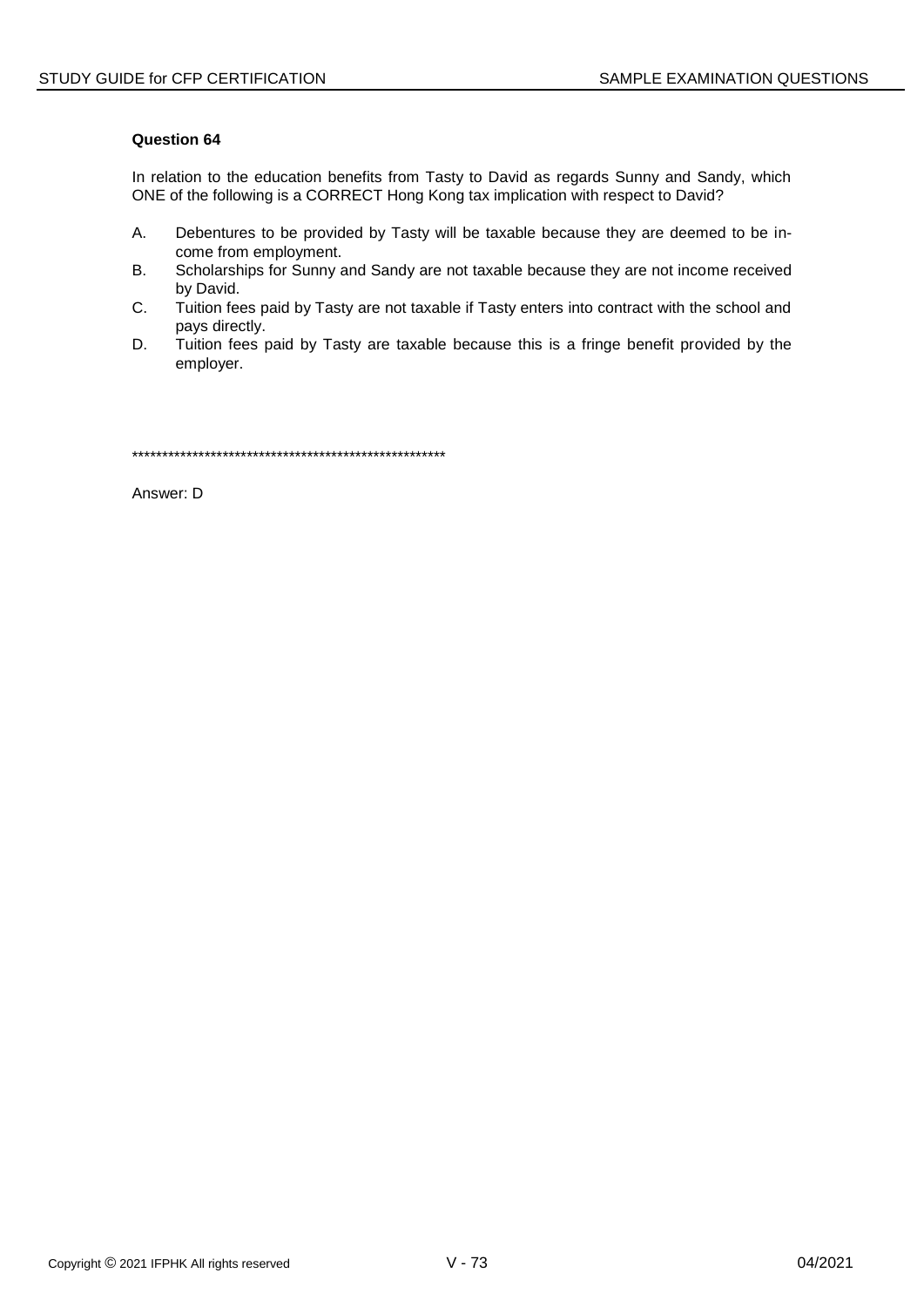Which of the following ways can help the Jones to minimize their Property Tax payable in Hong Kong?

- $\mathbf{L}$ Ask the tenant to pay the management fees directly to the property management company and reduce the monthly rent by the corresponding amount.
- $II.$ Ask the tenant to shoulder the rates and reduce the monthly rent by the corresponding amount.
- $III.$ End the existing tenancy agreement and enter into a new contract with rent payable annually in advance in lump sum.
- IV. Have Nancy elect to be assessed under Personal Assessment.
- А. I only
- I & III only B.
- C. I, II & IV only
- D. II, III & IV only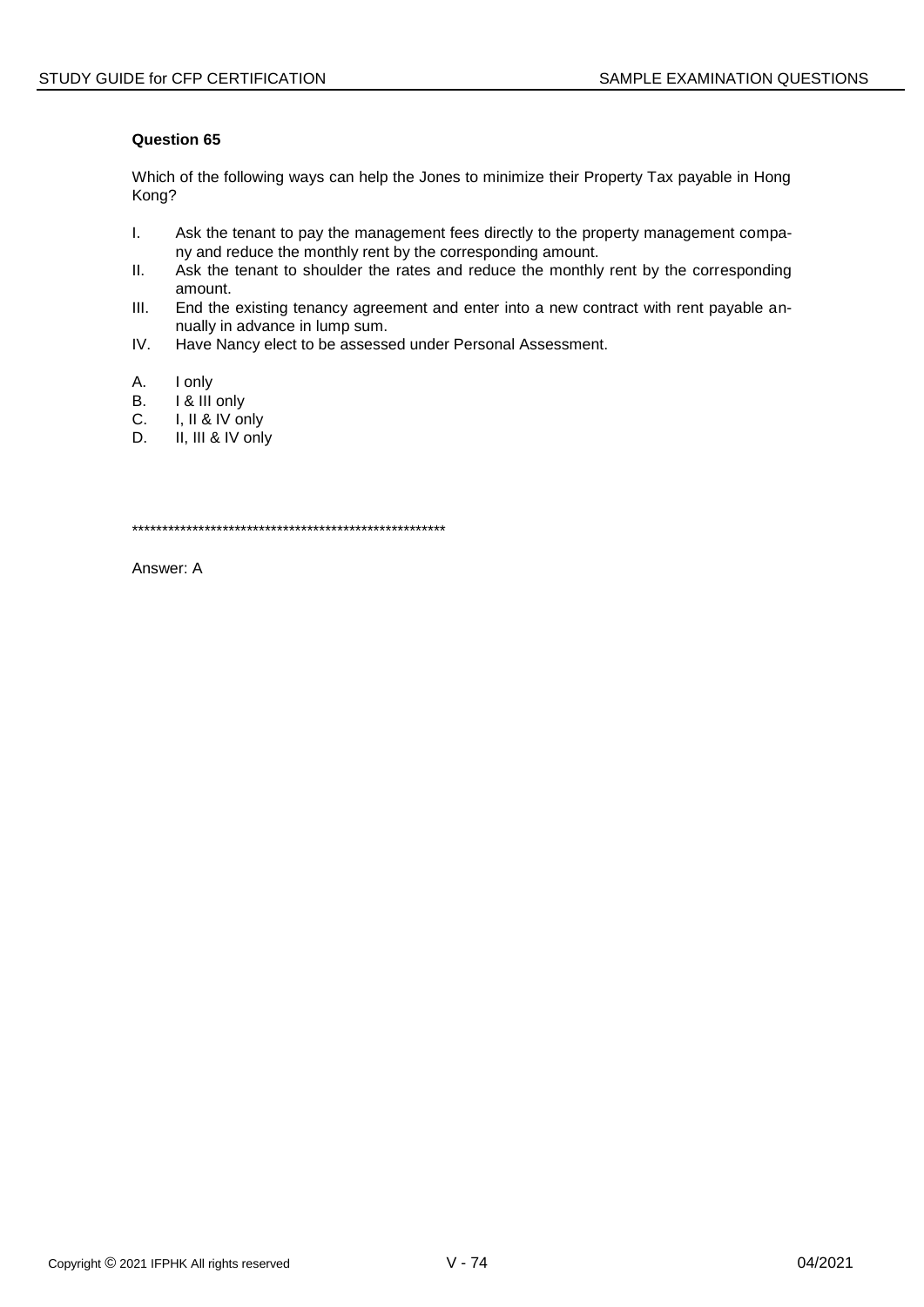What is the net assessable value of the Ma Wan flat under the Hong Kong Property Tax for the year of assessment 2009/10?

A. HKD169,952

- **B.** HKD215,962
- C. HKD253,152
- D. HKD269,952

Answer: B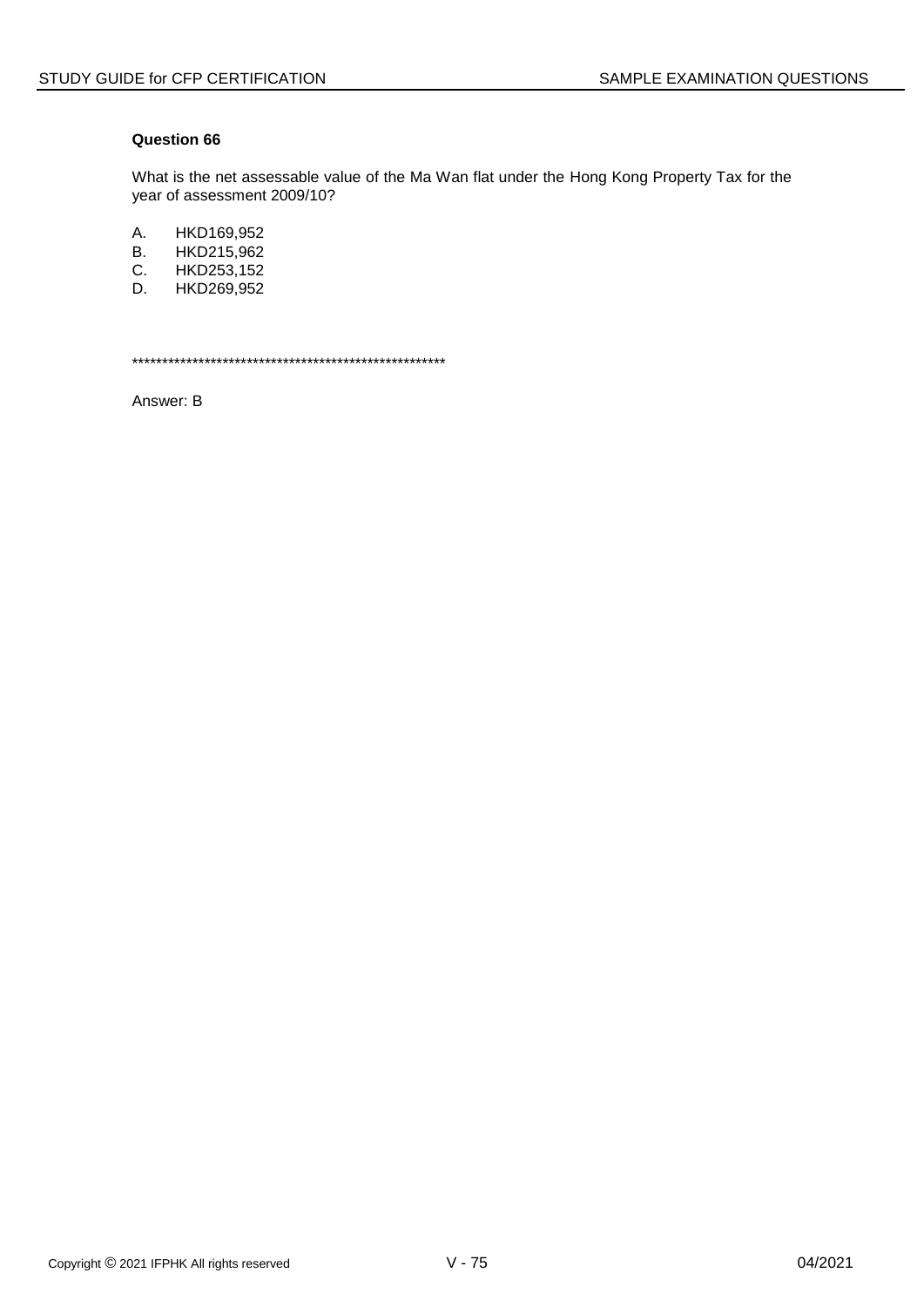For the purpose of calculating David's Salaries Tax for the year of assessment 2009/10, what is the amount of rental value to be considered as part of his assessable income?

A. HKD201,000<br>B. HKD223,600

- HKD223,600
- C. HKD240,000<br>D. HKD480.000
- HKD480,000

\*\*\*\*\*\*\*\*\*\*\*\*\*\*\*\*\*\*\*\*\*\*\*\*\*\*\*\*\*\*\*\*\*\*\*\*\*\*\*\*\*\*\*\*\*\*\*\*\*\*\*\*

Answer: B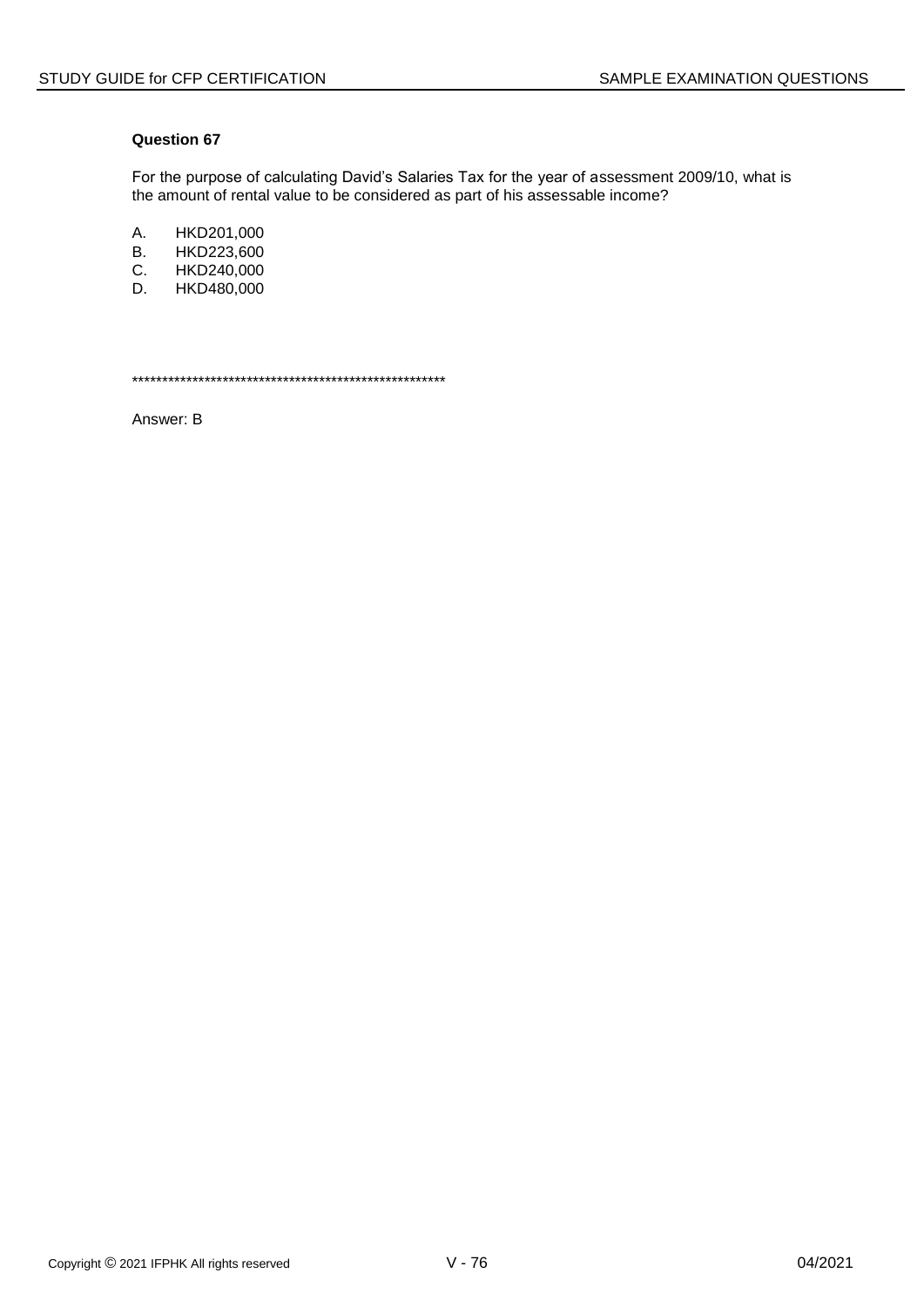Why is Tasty NOT obliged to enroll David to the Mandatory Provident Fund (MPF) Scheme in Hong Kong?

- Α. David's employment is on contract basis, therefore he is not considered a permanent employee and is exempted.
- **B.** David has no right of abode in Hong Kong and is exempted as an expatriate.
- C. Tasty has enrolled David in a Canadian superannuation scheme and is exempted.
- Tasty is a Canadian company and is exempted as an overseas company. D.

Answer: C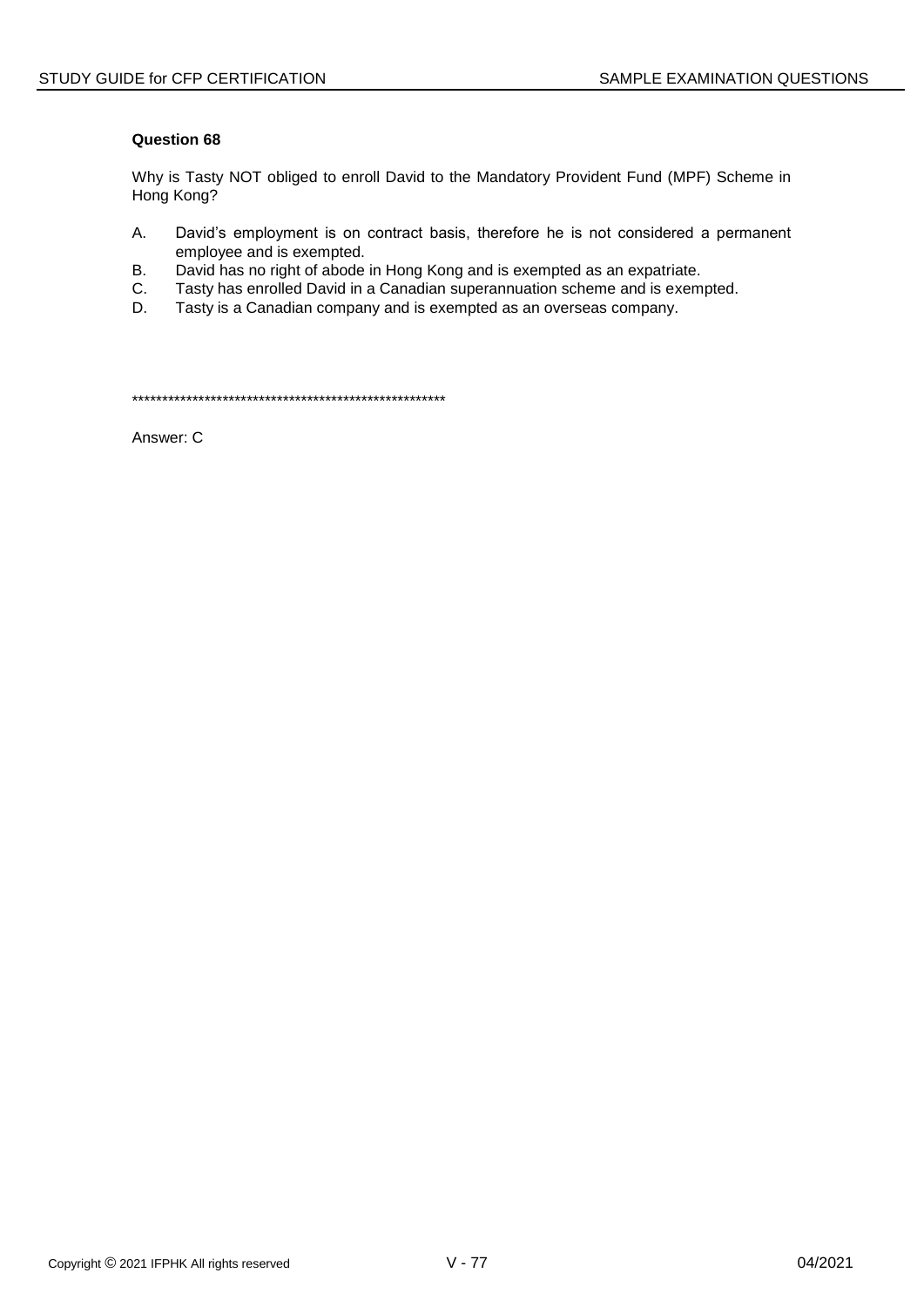What piece(s) of advice should Lily give David with respect to estate planning for himself and his wife?

- $\mathbf{L}$ To arrange for ancillary probate of the Ma Wan flat with the probate court in Canada.
- $II.$ To ensure that their respective wills comply with the Wills Ordinance in order for them to be enforceable in Hong Kong.
- $III.$ To make copies of their respective wills so that they have copies in Hong Kong and Canada.
- A. II only
- I & III only **B.**
- II & III only C.
- $I, II & III$ D.

Answer: C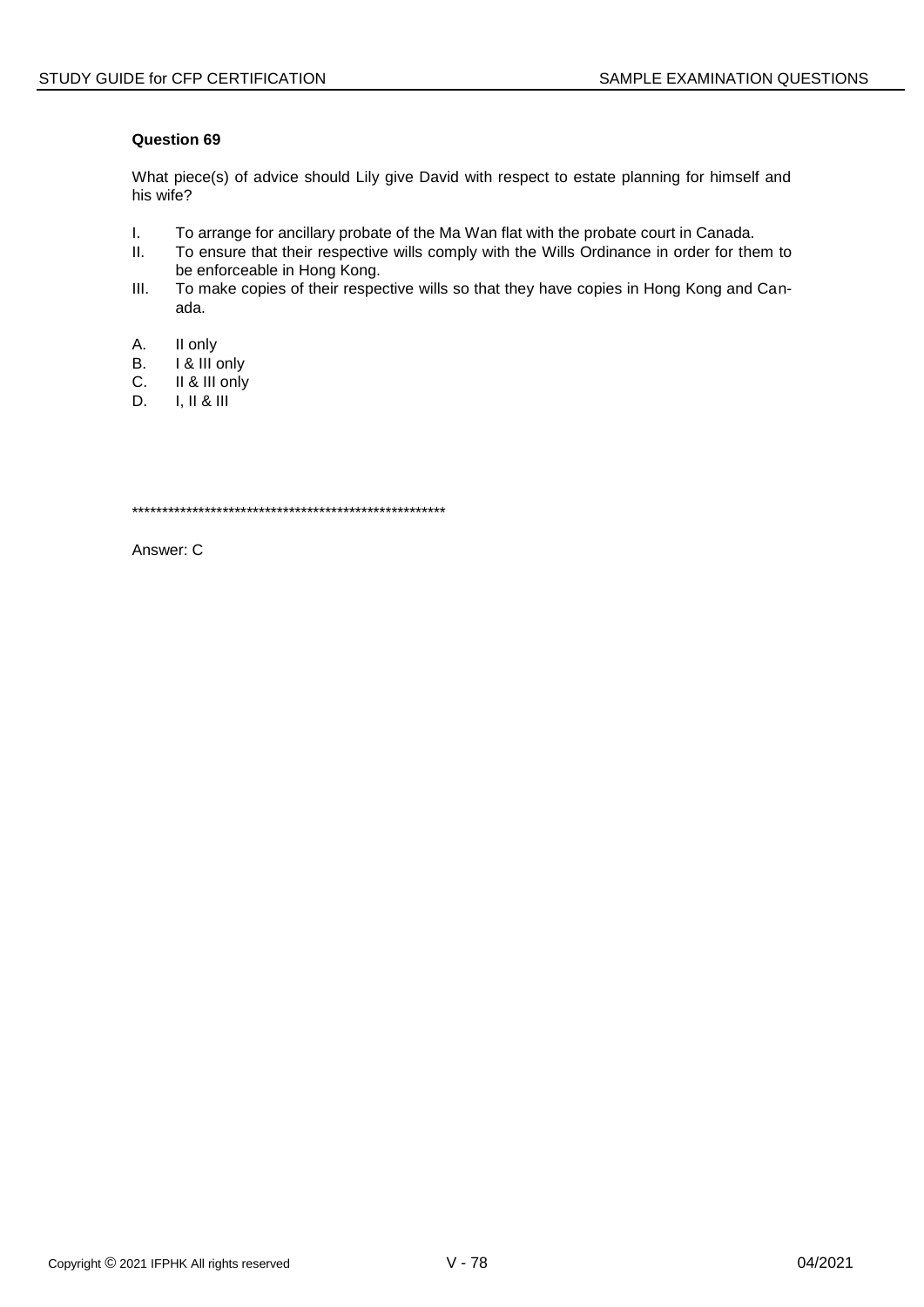Assume that relevant factors remain constant. Which of the following actions should David take to help fulfill his wish in paragraph 13 of this case?

- $\mathbf{L}$ Appointing more than one executor for his will.
- $II.$ Changing the contingent beneficiary in his whole life policy.
- $III.$ Having joint bank and investment accounts with Nancy.
- IV. Setting up an enduring power of attorney for himself.
- А. II & III only
- **B.** II & IV only
- C. I, II & III only
- I, III & IV only D.